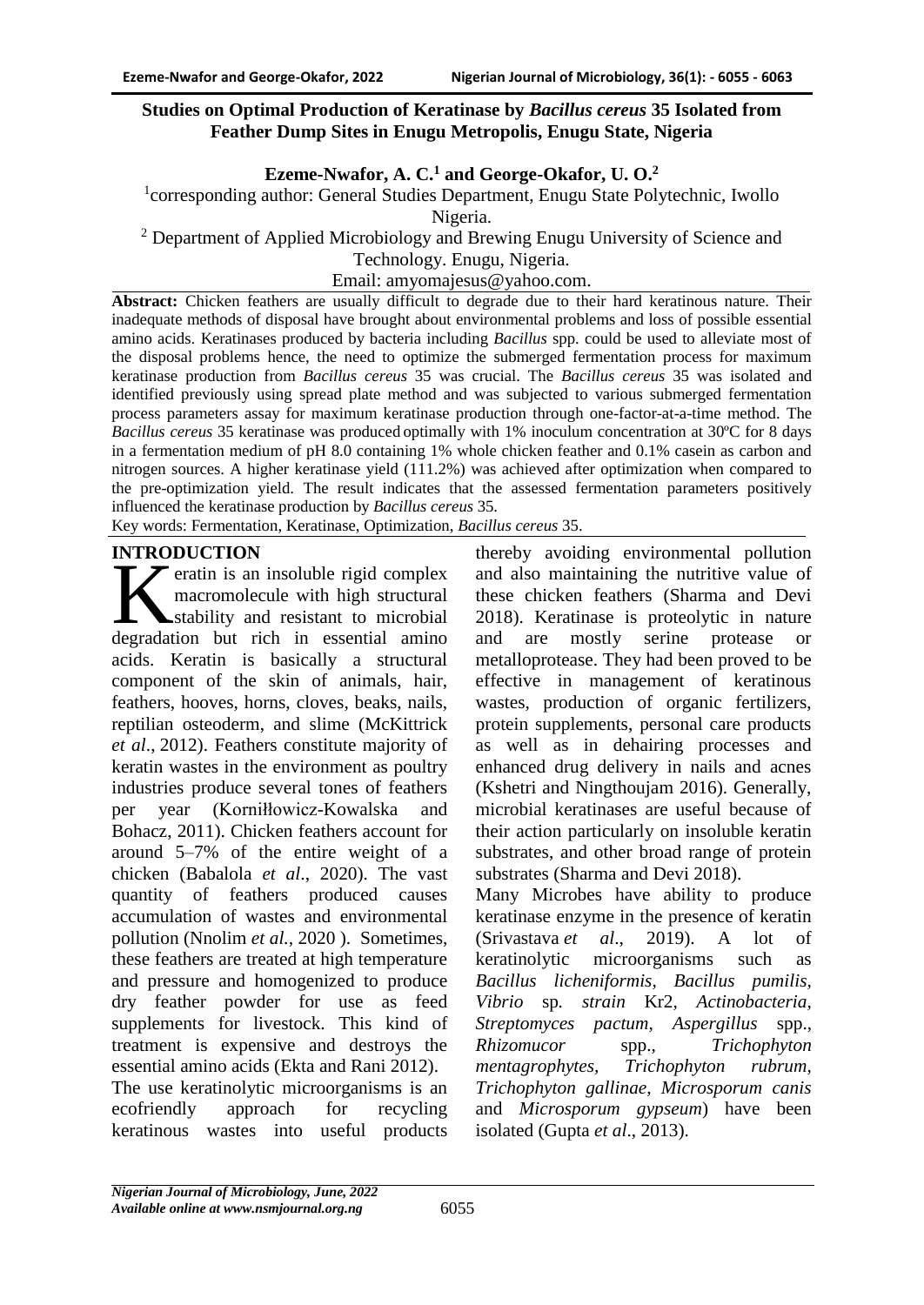Consequently, there is a need for continuous search for a potent keratinase producer that will maximize production for possible utilization in Nigeria as there is little or no report on the use of ecofriendly approach for feather disposal. Hence, this study was aimed at enhancing keratinase produced by *Bacillus cereus* 35 isolated from feather dump sites.

## **MATERIALS AND METHODS Sources of Substrates**

Keratinous substrates such as chicken feathers  $(10g)$ , hooves  $(10g)$ , horns  $(10g)$ , hair (10g), were utilized for the study. The feathers, hooves and horns were obtained from animal slaughter houses while the hair was collected from Barber shops in Enugu metropolis.

# **Preparation of Substrates:**

The keratinous substrates were prepared using the method of Ire and Onyenama (2017) by washing with water to remove dirt and debris followed by drying them in a hot air oven at 60ºC and later milled to powder using manual grinder (Corona).

# **Source of Inoculum**

Previously identified *Bacillus cereus* **35 (**Ezeme-Nwafor *et al.,* 2020b) was utilized for this study. The isolate was reconfirmed using Feather meal agar **(**(g/L): NH4Cl 0.5, NaCl 0.5, K<sub>2</sub>HPO<sub>4</sub> 0.3, KH<sub>2</sub>PO<sub>4</sub> 0.3, MgCl<sub>2</sub>.6H<sub>2</sub>O 1, yeast extract 0.1, feather 1.0, Agar 1.5**).** Clear zones of hydrolysis on feather meal agar was an indication of Keratinase production.

## **Initial Production of Keratinase by the Isolate**

*Bacillus cereus* 35 previously identified by Ezeme-Nwafor *et al.* (2020b) was utilized for the assay of various process parameters. The shake-flask fermentation was performed in 250 ml Erlymeyer flask containing 100 ml of the feather basal medium consisting of  $(g/L)$ : NH<sub>4</sub>Cl 0.5, NaCl 0.5, K<sub>2</sub>HPO<sub>4</sub> 0.3,  $KH_2PO_4$  0.3,  $MgCl_2.6H_2O$  1, yeast extract 0.1, feather 1.0 at 30ºC /160 rpm for 7 days. The fermentation broth was centrifuged at 10000 rpm to obtain the crude keratinase.

The activity of recovered crude enzyme was determined by Lowry *et al*. (1951) as described by George-Okafor and Odibo (2011) with a slight modification of using 4.2%  $Na<sub>2</sub>CO<sub>3</sub>$  instead of 2% of  $Na<sub>2</sub>CO<sub>3</sub>$ . Equal volume of 1% feather powder in a 0.2M phosphate buffer (pH 7.0) and the crude enzyme was incubated for 60 min at 30°C. The reaction mixture was terminated by the addition of 2 ml of 10% trichloroacetic acid (TCA). This was followed by centrifugation at 10000 rpm for 10 min. Thereafter, 5 ml of 4.2% sodium carbonate ( $Na<sub>2</sub>CO<sub>3</sub>$ ) was added to 1ml of the recovered supernatant followed by the addition of 0.5 ml of 3-fold diluted Folin's reagent. The reaction mixture was allowed to stand for 15 min. Absorbance was read at 660 nm. A reaction mixture without the enzyme served as the control. All assays were done in duplicate. One unit of keratinase activity was defined as the amount of enzyme that released one microgram of tyrosine per minute under assayed conditions.

## **Optimization Study of Keratinase Production**

The following parameters were assayed for optimal enzyme yield using one-factor-at-atime technique.

## **Effect of Temperature on Keratinase Production**

A modified method of Sivakumar *et al.*  (2013) was employed. The constituted fermentation medium was utilized for the assay. One percent (1%) of 24 h culture of *Bacillus cereus* 35 was utilized for shakeflask fermentation at 160rpm for 7 days under varied temperature ranging from 20°C to 60°C. The fermented liquor was centrifuged at 10000 rpm to recover the crude keratinase and assayed as earlier described. The temperature with maximum keratinase production was utilized for further fermentation studies.

# **pH Profile on Keratinase Production**

The feather basal medium was prepared as earlier described at varying pH of 3 to 12 maintained with 0.2M phosphate buffer.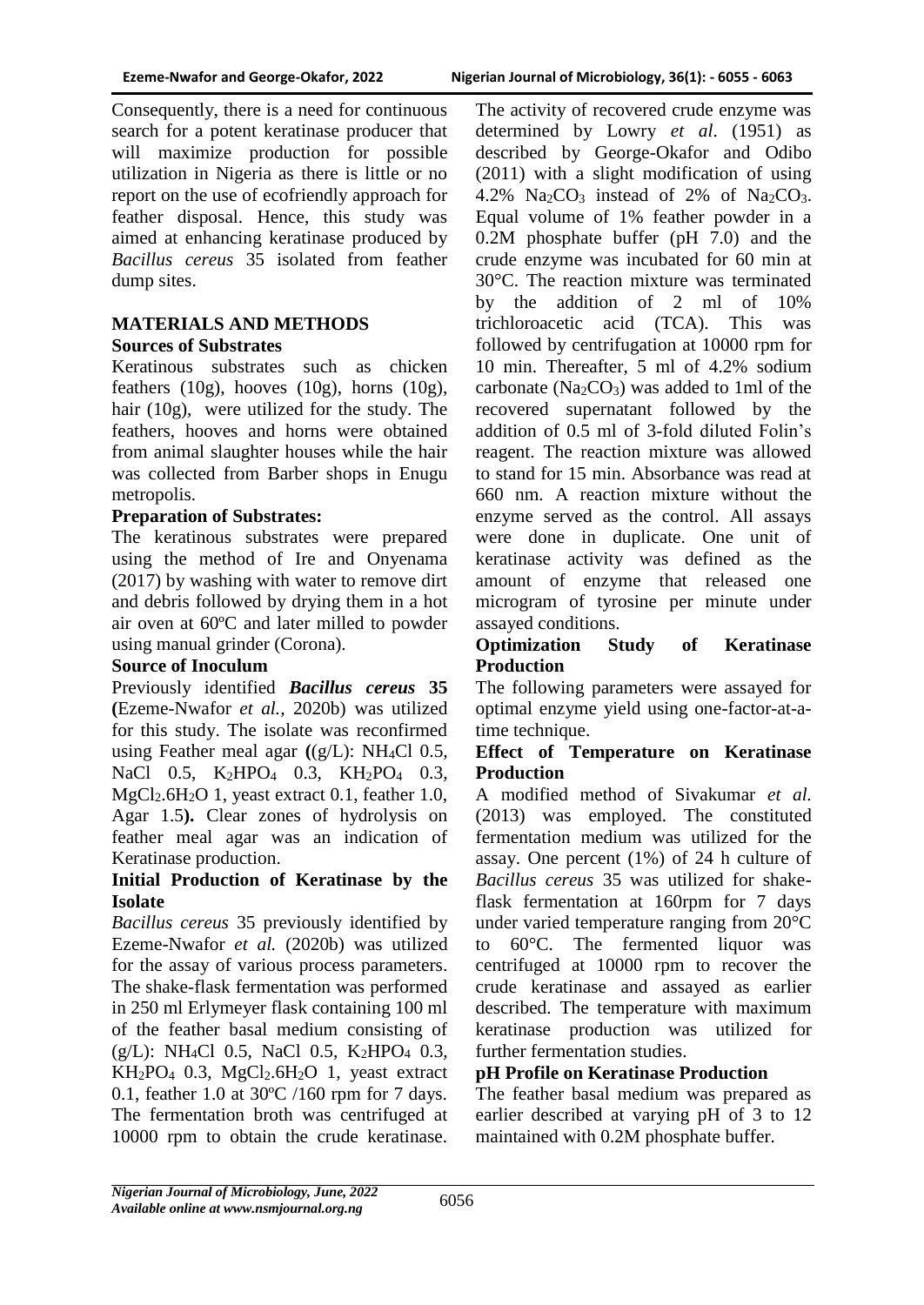The fermentation proceeded with 1% 24h inoculum (*Bacillus cereus* 35) but maintained at determined optimal temperature. The pH at which the maximum enzyme was produced was utilized for subsequent optimization assays.

### **Influence of Test Carbon Substrates on Keratinase Production**

One percent (%) of various carbon sources (glucose, galactose, mannitol, starch and fructose) was assayed for optimum keratinase production first by substituting each with the initial carbon source of the formulated medium using a modified method of Sivakumar *et al*. (2013). The best carbon source with the highest keratinase activity was utilized. Fermentation at this point was at determined optimal conditions.

### **Keratinase Production Profiles in Relation to Test Nitrogen Substrates**

The nitrogen sources assayed were defatted groundnuts, milled bambara nut, yeast extract, casein, soybeans and  $NaNO<sub>3</sub>$  at 1% concentration in a constituted fermentation medium under earlier determined optimal conditions. The recovered keratinases were assayed as earlier described. The best nitrogen source with maximum yield was used for further fermentation studies.

#### **Effect of different keratinous Substrates on Keratinase Production**

Keratinous substrates (chicken feathers, hooves, nails and hair) were prepared as previously described and screened separately in each constituted fermentation medium at optimal conditions. The keratinous substrate with maximum keratinase activity was selected and its concentrations varied (0.1%-  $2.5\%$ ).

## **Inoculum Concentration Profile**

The fermentation medium was respectively inoculated with varied concentrations of 0.5, 1.0, 1.5, 2.0, 2.5, 3.0, 3.5, 4.0, 4.5 and 5.0% of *Bacillus cereus* 35 and was subjected to fermentation. The inoculum concentration with the optimal keratinase yield was subsequently utilized.

#### **Fermentation Period for Keratinase Production**

Fermentation medium at optimum pH containing the best carbon and nitrogen concentrations was utilized for keratinase production at 160 rpm and 30ºC for 10 days. At every 24h, a fermentation flask was pooled for keratinase determination.

### **Produced Keratinase After Optimization of Process Parameters**

Fermentation at this stage was carried out with 1% inoculums at 30ºC for 8 days with a fermentation medium containing  $\%$ (w/v): NaCl 0.05, K<sub>2</sub>HPO<sub>4</sub> 0.03, KH<sub>2</sub>PO<sub>4</sub> 0.03, MgSO4.6H2O 0.01, casein 0.1, chicken feather 1.5. The fermentation was carried out at 160rpm and assayed for keratinase production.

## **RESULTS AND DISCUSSION**

In the present study, previously isolated *Bacillus cereus* 35 was subjected to various fermentation study for optimal keratinase production. Keratinase production of *Bacillus cereus* 35 was found to be optimal at 30°C (fig.1). Further increase in temperature to 60°C reduced the enzyme production. This could be due to inactivation of the keratinase inducers in the medium at higher temperatures or that metabolic activities of the isolate was affected as the organism is mesophilic. Similar reports have also been documented for keratinase production by *Bacillus* spp. at mesophilic temperatures (Dada and Wakil, 2020). The optimal production of keratinase at 30°C is also similar to the report of Agrahari and Wadhwa (2010) that had maximum keratinase production at 30°C for *Bacillus thuringenesis, B. megaterium,* and *B. pumilus.* A closer range to 30ºC was observed by Kansoh *et al*. (2019) and Venkata *et al.* (2013) whose report indicated maximum keratinase production was at 37°C and 35°C from *B. megaterium*.

The optimum pH for *Bacillus cereus* 35 keratinase production was at pH 8.0 with a yield of 33.00U/mL) while the least was obtained at pH 3.0 (fig.2). This could be that the accessibility of the raw feathers or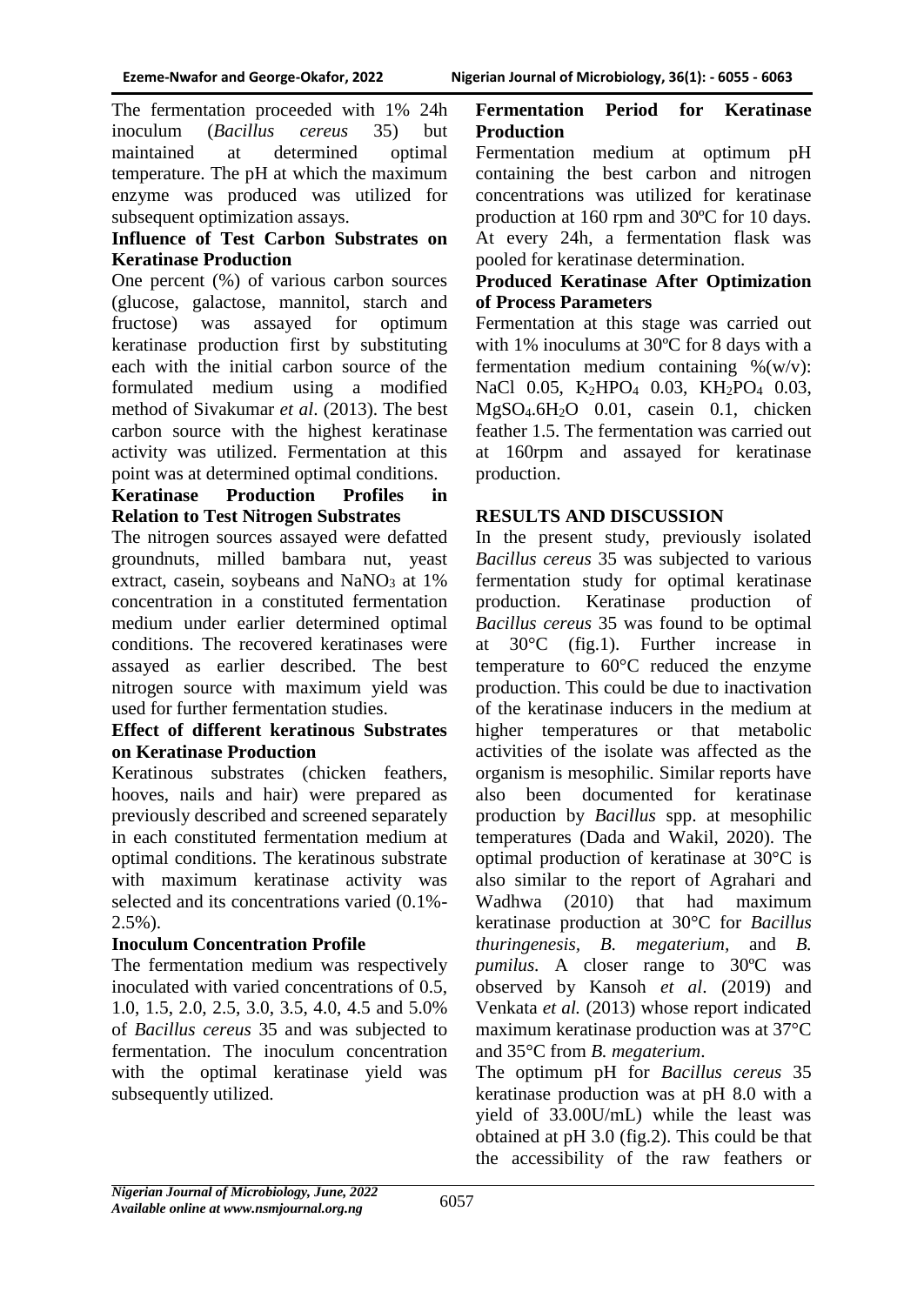enzymatic hydrolysis by bacteria was favoured more under alkaline environment than acidic range. A previous report has also documented maximum keratinase production at pH 8.0 by *Bacillus thuringenesis*, *Microsporum gypseum* and other *Bacillus* sp. (Srivastava *et al*., 2011). . However, there are other reports of maximum enzyme production at higher pH of 10 and 11 by *Bacillus thuringiensis*, *Bacillus megaterium*, *Bacillus cereus, Bacillus licheniformis* 1269 and *Bacillus subtilis* (Venkata *et al*., 2013; Mousavi *et al.,* 2013; Sivakumar *et al.*, 2012; Mazotto *et al.*, 2011). The alkaline environment has been reported to make feathers more accessible for keratinase hydrolysis (Huang *et al.*, 2015).



Fig.1: Effect of Temperature on Keratinase Production Fig.2: Effect of pH on Keratinase

Production

| Table 1: Effect of Carbon Sources on Keratinase Production |  |  |
|------------------------------------------------------------|--|--|
|                                                            |  |  |

| <b>Carbon Sources</b> | <b>Enzyme Activity (U/mL)</b> |
|-----------------------|-------------------------------|
| Galactose             | 13.81                         |
| Fructose              | 28.52                         |
| Glucose               | 11.99                         |
| Mannitol              | 12.32                         |
| <b>Starch</b>         | 32.10                         |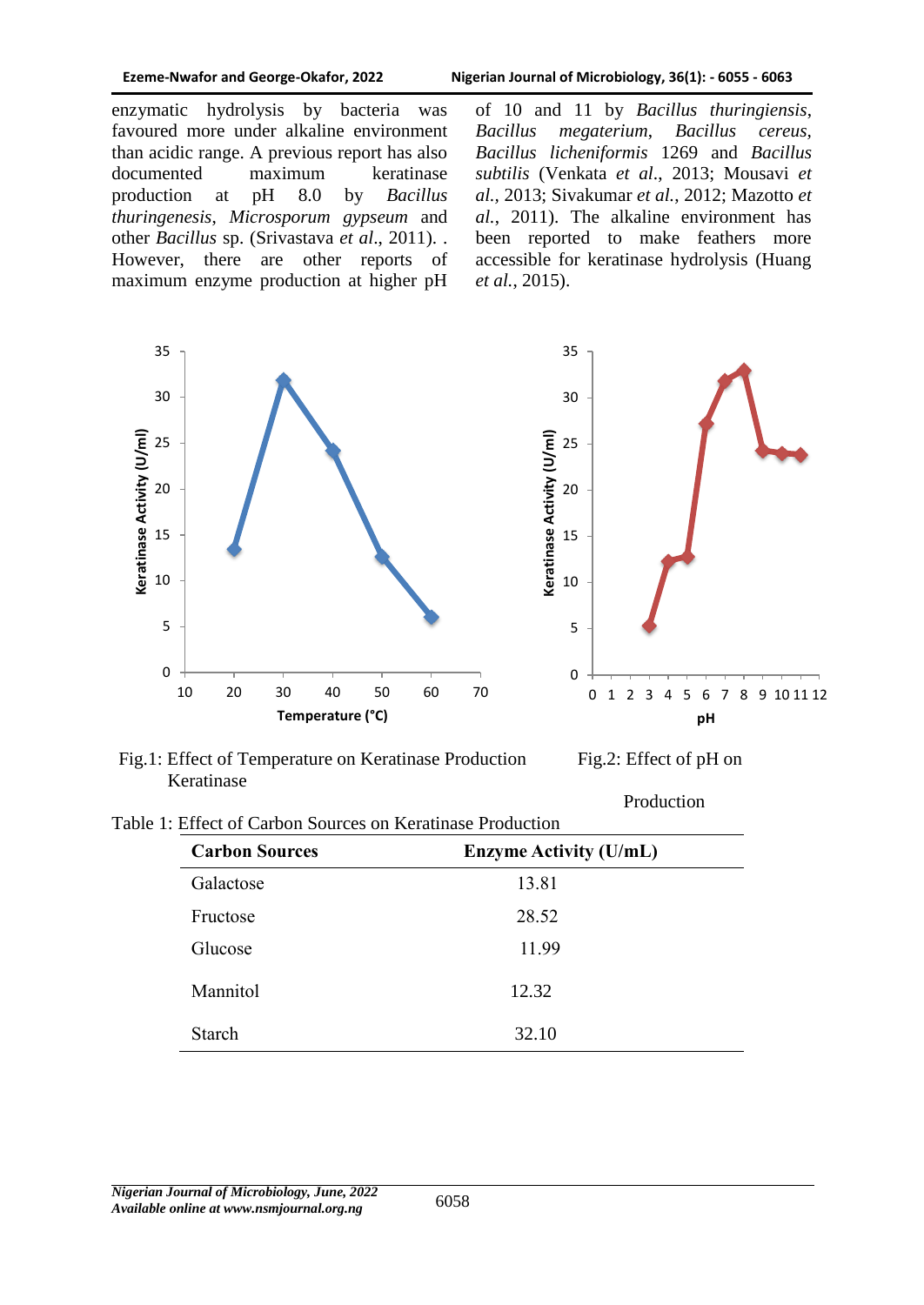| <b>Nitrogen Sources</b> | <b>Enzyme Activity</b> | (U/mL) |
|-------------------------|------------------------|--------|
| Deffatted nut           | 26.77                  |        |
| Bambara nut             | 24.55                  |        |
| Soy bean                | 25.16                  |        |
| Caesin                  | 40.00                  |        |
| Yeast extract           | 33.43                  |        |
| Sodium Nitrate          | 13.00                  |        |

| Table 2: Effect of Nitrogen Sources on Keratinase Production |  |  |
|--------------------------------------------------------------|--|--|
|                                                              |  |  |

## Table 3: Effect of Different Keratinous Substrates on Keratinase Production

| <b>Keratinous Substrates</b> | <b>Enzyme Activity</b> |  |
|------------------------------|------------------------|--|
|                              | (U/mL)                 |  |
| <b>Chicken Feathers</b>      | 37.33                  |  |
| Hooves                       | 24.88                  |  |
| Hair                         | 24.87                  |  |
| Nail                         | 22.45                  |  |



Fig.3: Substrate Concentrations on Keratinase production



Fig.4: Effect of Inoculum Concentrations on Keratinase Production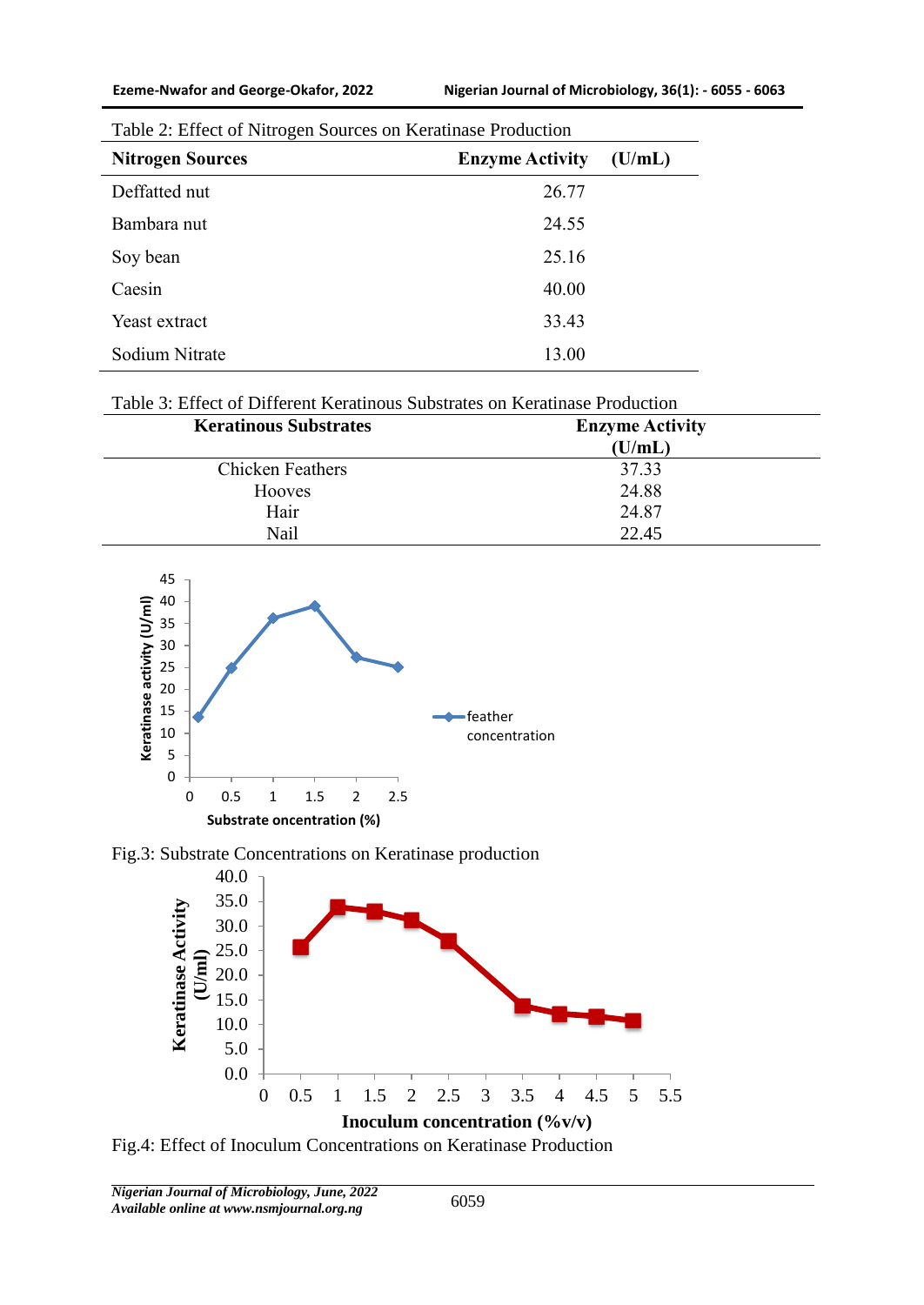

Fig.5: Effect of Fermentation Period on Keratinase Production

|                         | <b>Enzyme Activity</b><br>(U/mL) | <b>Relative Enzyme Yeild</b><br>$\mathcal{O}_0$ |
|-------------------------|----------------------------------|-------------------------------------------------|
| <b>Pre-optimization</b> | 32.21                            | 100                                             |
| Post-optimization       | 68.03                            | 211.21                                          |
| % Increase              | 35.82                            | 111 21                                          |

Table 4: **Keratinase Production Profile of** *Bacillus cereus* **35**

Interestingly, glucose registered the least keratinase production for the isolate (table 1). The reduced keratinase production in the presence of glucose might be as a result of catabolic repression which in many cases have been shown to demonstrate inhibitory effects on protease synthesis by microorganisms. A similar observation was reported in another study by Dipak *et al.*  (2012) who observed a reduced keratinase production with glucose (1%) in the fermentation medium. However, glucose was found to have a positive effect on *Bacillus subtilis* keratinase in some other studies (Sivakumar *et al*., 2012; Ramnani and Gupta, 2006).

Results on effect of different nitrogen sources on enzyme production by *B. cereus*  35 showed that optimal keratinase production was achieved with casein (Table 2). Generally, the microbial utilization of nitrogen sources varies. For instance, reports of Lakshmi *et al.* (2013) indicated a

maximum keratinase yield from *Bacillus cereus* with groundnut cake (Defatted peanut) as nitrogen source while Venkata *et al*. (2013) and Sivakumar *et al*. (2012) recorded maximum keratinase production with 0.1% yeast extract and peptone for *B. megaterium* and *B. thuringiensis*.

Among the test keratinous substates screened for optimal keratinase production, feathers gave a higher yield as shown in table 3. This is an indication that keratinases could be inducible enzymes. Similarly, *Pseudomonas stutzeri* K4 keratinase isolated from feather dump sites had been reported to show high substrate specificity for chicken feathers, and low specificity for collagen, casein and hair (Chaturvedi *et al.,* 2014).

The study on the effect of substrate concentration indicated that 1.5% chicken feather gave the highest keratinase yield with a decreasing trend as the concentration increased (fig.3).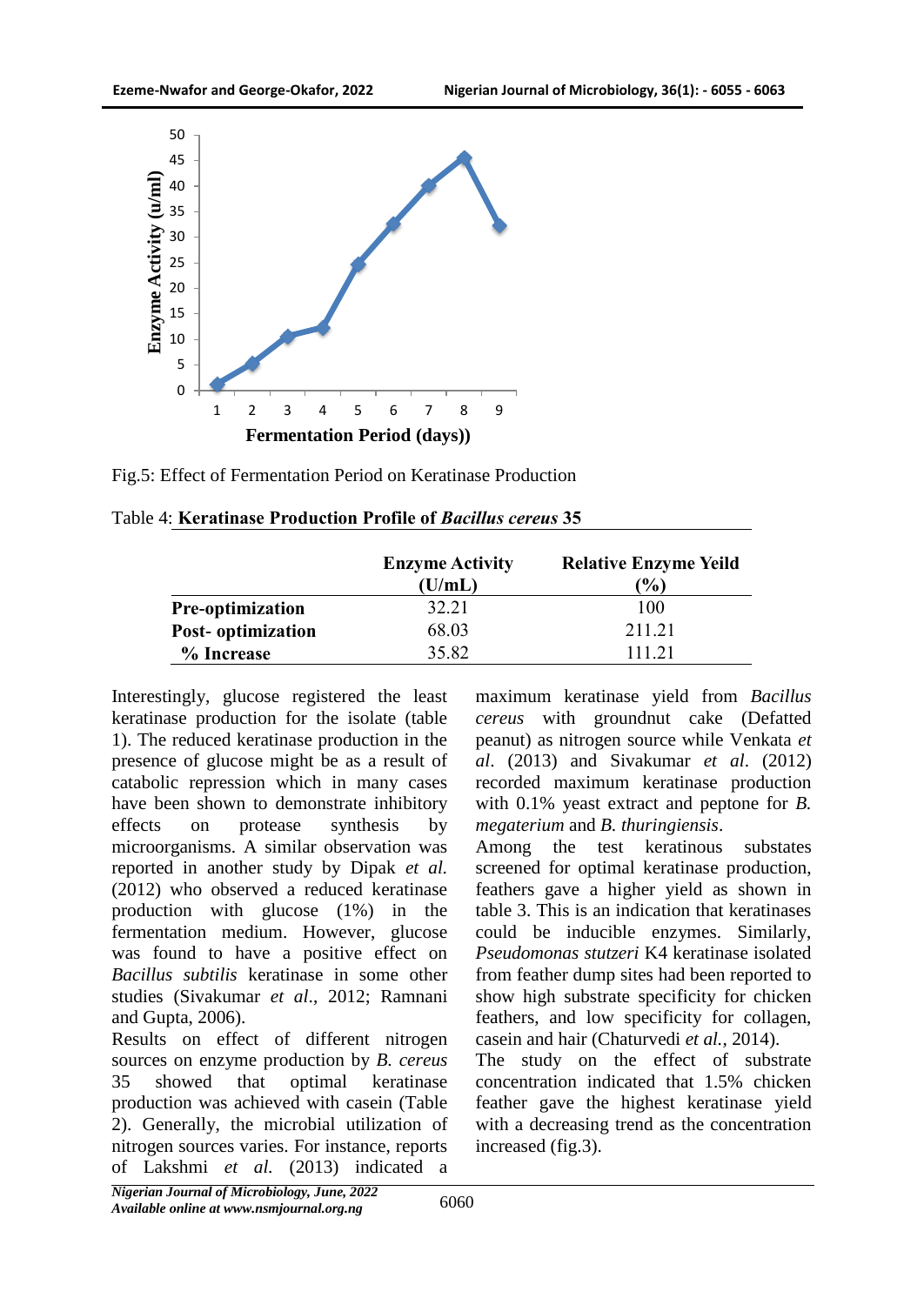The decrease could be attributed to substrate repression on keratinase production as the increased concentration of chicken feathers in the medium decreased the enzyme production suggesting catabolic repression (Armin *et al*., 2015). A higher substrate concentration may also have increased the medium viscosity which could result in oxygen limitation for the bacterial growth. This result was in conformity with Lin and Yin (2010) and Saibabu and Sunil (2013) that reported optimal keratinase production at about 1.5% feather concentration. Contrary, Ire and Onyenama (2017), Venkata *et al*. (2013), Sivakumar *et al*. (2012) and kainoor and Naik (2010) reported maximum keratinase production at 1% feather concentration for *B. licheniformis* PWD-1, *Bacillus* sp. JB 99, *B. megaterium* and *B. thuringiensis* respectively.

The fermentation study showed that maximum enzyme production of 32.00U/ml was attained on the 8<sup>th</sup> day *B. cereus* 35 (fig.5). This can be compared to another study with maximum keratinase yield from *Bacillus licheniformis* Y<sub>1</sub>4 on the 7<sup>th</sup> day (Lin and Yin, 2010). On the contrary, a shorter fermentation periods of 2-5days for optimal keratinase production by *B. megaterium*, *Bacillus licheniformis, Bacillus subtilis* and *B.cereus* have been reported (Dina and Thanaa, 2017; Saibabu *et al*., 2013; Han *et al.,* 2012). Maximum enzyme activities are known to be recorded at the exponential growth phase of bacteria which has been reported to vary among bacteria. The optimum fermentation period of 8 days

#### **REFERENCES**

- Agrahari, S. and Wadhwa, N. (2010). Degradation of Chicken Feather a Poultry Waste Product by Keratinolytic Bacteria Isolated from Dumping Site of Ghazipur Poultry Processing Plant. *International Journal of Poultry Science*, 9(5):482- 489.
- Armin, E. K., Zahra, H. F. and Hatice, K. G. (2015). Keratinolytic Protease Production and Characterization From

recorded by the isolate in this study, could be related to the fact that bacterial isolates do not show exact same growth phase due to their individual expression of genes in a culture as reported by Dipak *et al.* (2012). It could also be due to the utilization of whole feather instead of its homogenized powdered form for the formulation of the fermentation medium.

The optimized processes gave an increase in keratinase yield of 111.21% as compared to the initial production (table 4). This is an indication that the optimized parameters enhanced the production of keratinase from *B. cereus* 35.

### **CONCLUSION**

The results from this study indicates that *B. cereus* 35 have great potential for keratinase production using cheap nutritional sources. The fermentation conditions of *Bacillus cereus* 35 for optimal keratinase production were as follows: pH 8.0, temperature 30°C, feather concentration 1%, 0.1% casein and fermentation period 8 days. The findings from this study suggests that the keratinolytic enzyme from the *B. cereus* 35 strain belongs to alkaline serine protease family. Therefore, keratinase produced from *Bacillus cereus* 35 when adequately optimized with the above optimal process parameters could be useful in large scale production for industrial and bioremediation purposes.

## **Conflict of Interests**

The authors hereby declare that there is no conflicts of interests.

> *Bacillus* Sp. Isolated From Poultry Wastes. *International Journal of Applied Biology and Pharmaceutical Technology*, 63(6): 231-244.

Babalola, M.O., Ayodeji, A.O., Bamidele, O.S. and Ajele, J.O. (2020). Biochemical Characterization of a Surfactant-Stable Keratinase Purified From *Proteus vulgaris* Emb-14 Grown on Low-Cost Feather Meal. *Biotechnology Letters*,1–11.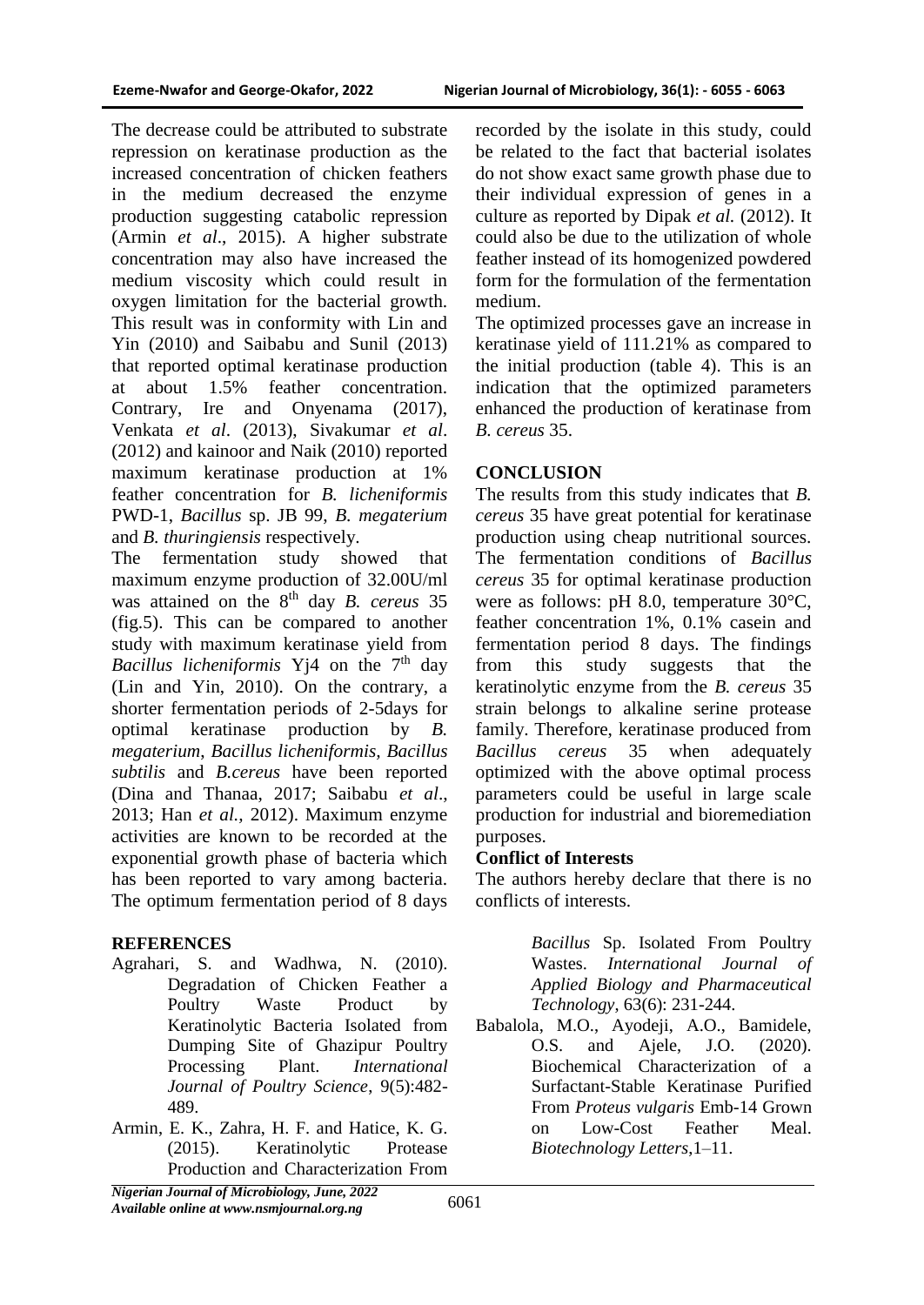- Chaturvedi, V., Bhange, K., Bhatt, R. and Verma, P. (2014). Production of Keratinases Using Chicken Feathers as Substrate by a Novel Multifunctional Strain of *Pseudomonas stutzeri a*nd its Dehairing Application. *Biocatalysis and Agricultural Biotechnology*. 3:176174.
- Corrêa, A. P. F, Daroit, D. J. and Brandelli, A. (2010). Characterization of a Keratinase Produced by *Bacillus* sp. P7 Isolated From an Amazonian Environment. *International Journal of Biodeterioration and Biodegradation*. 64:1-6.
- Dina, H. E. and Thanaa, H. A. (2017). Optimization of Physico-Chemical Parameters for Hyper Keratinase Production from a Newly Isolated *Aspergillus* sp. DHE7 using Chicken Feather as Substrate- Management of Biowaste. *Journal of Applied Pharmaceutical Science,* 7 (09): 171- 178.
- Dipak, K. S., Das, A., Thatoi, H., Mondal, C. K. and Mohapatra, P. (2012). Keratinase Production and Biodegradation of Whole Chicken Feather Keratin by a Newly Isolated Bacterium Under Submerged Fermentation. *Applied Biochemistry and Biotechnology*. 167: 1040- 1051.
- Ekta, T. and Rani, G. (2012). Rapid Conversion of Chicken Feathert to Feather Meal Using Dimeric Keratinase from *Bacillus licheniformis* ER-15. *Journal of Bioprocessing and Biotechniques*, 2:4.
- Ezeme-Nwafor, A.C., George-Okafor, U.O. and Nwachukwu, U.F. (2020). Isolation and Identification of Keratinolytic *Bacillus* Species from Chicken Feather Dump Sites. *International journal of Advanced Academic Research.* 6(6): 1-11.
- George-Okafor, U. O. and Odibo, F. J. C. (2011). Purification and some Properties of Thermo-Stable Alkaline Serine Protease from Thermophilic *Bacillus* sp. Gs-3. *Journal of Biological Sciences,* 11(4): 299-306.
- Gupta, R., Rajput, R., Sharma, R., and Gupta, N. (2013). Biotechnological Applications and Prospective Market of Microbial Keratinases. *Applied Microbiology Biotechnology.* 97:9931- 9940.
- Han, M., Luo, W., Gu, Q., and Yu, X. (2012). Isolation and Characterization of a Keratinolytic Protease from a Feather-Degrading Bacterium *Pseudomonas aeruginosa* C11. *African Journal of Microbiology Research.* 6: 2211-2221.
- Huang, Y., Sun, Y., Ma, S., Chen, L., Zhang, H. and Deng, Y. (2015). Isolation and Characterization of *Keratinibaculum paraultunense*, a Novel Thermophilic, Anaerobic Bacterium with Keratinolytic Activity. *FEMS Microbiological Letters*, 345:56-63.
- Ire, F. S. and Onyenama, A. C. (2017). Purification and Some Properties of Keratinase from *Bacillus licheniformis* Strain NBRC 14206. *Journal of Applied Life Sciences International* 11(3): 1-9.
- Kainoor, P. S., and Naik, G. R. (2010). Production and Characterization of Feather Degrading Keratinase from *Bacillus* sp. JB 99. *India Journal of Biotechnology.* 9(4):384–390.
- Kansoh, M., Yamaoka, A., Kawasaki, K., Shigeri, Y. and Watanabe, K. (2019). Extraordinary Denaturant Tolerance of Keratinolytic Protease Complex Assemblies Produced by *Meiothermus ruber* H328. *Applied Microbiology and Biotechnology,* 98:2973-80.
- Korniłłowicz, K. T., and Bohacz, J. (2011). Biodegradation of Keratin Waste: Theory and Practical Aspects. *Waste Management,* 31:1689-1701.
- Kshetri, P. and Ningthoujam, D.S. (2016). Keratinolytic Activities of Alkaliphilic *Bacillus* sp. MBRL 575 from a Novel Habitat, Limestone Deposit Site in Manipur, India. *Springer plus,* 5:595.
- Lakshmi, P. J., Kumari, Ch. M. and Lakshmi, V. V. (2013). Efficient Degradation of Feather by Keratinase Producing *Bacillus* sp. *International Journal of*

*Nigerian Journal of Microbiology, June, 2022 Available online at www.nsmjournal.org.ng*